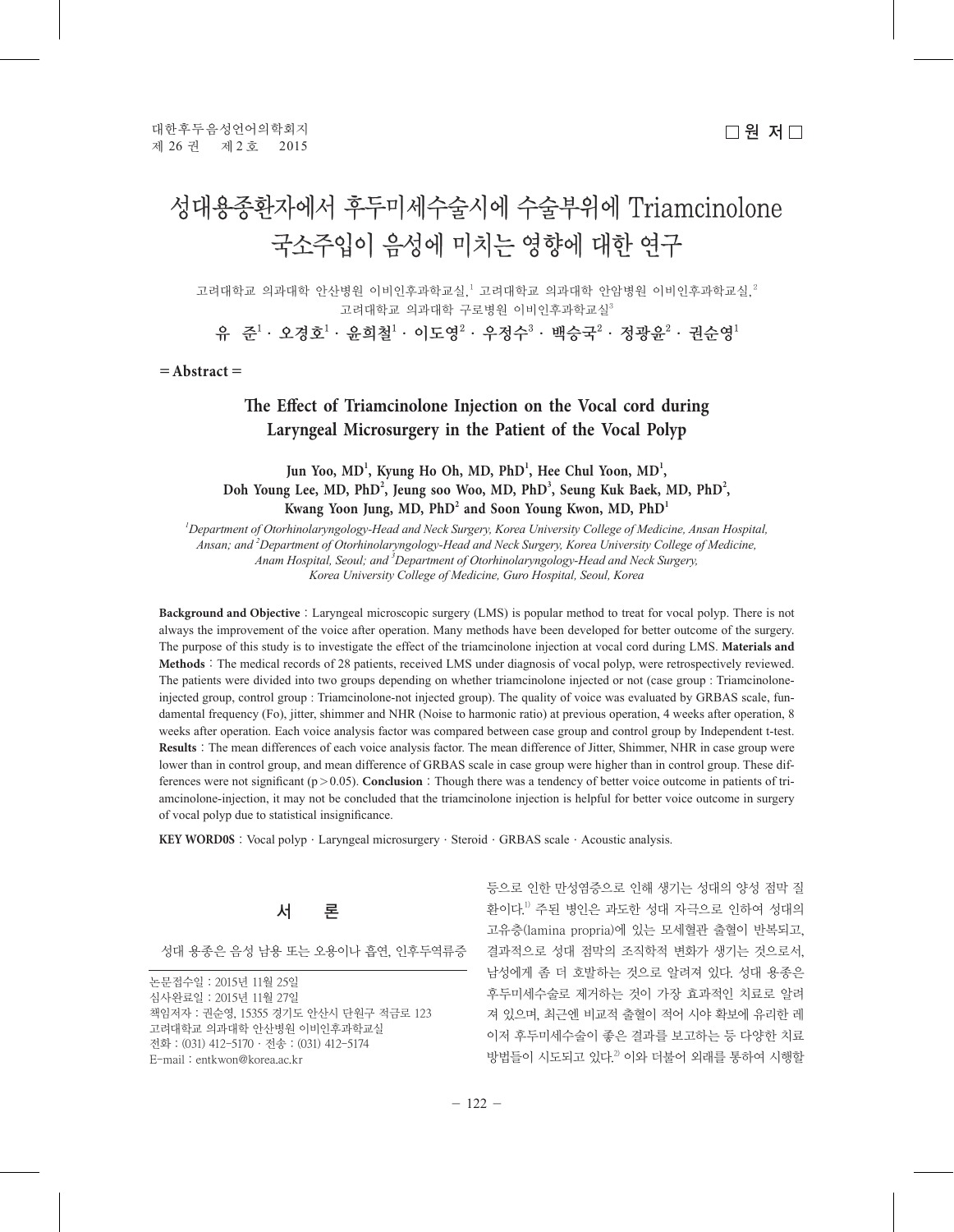수 있는 비수술적 치료방법으로서 병변 부위의 스테로이드 주입과 음성치료를 병행하는 치료 역시 좋은 결과를 보고하 고 있다.<sup>3</sup> 이 중 후두미세수술을 통한 성대용종의 제거는 표 피하 미세피판제거술식(subepithelial microflap resection technique)을 이용하여 정상 점막의 손상을 최소화하지만, 용종이 붙어 있는 점막과 일부 주위 점막의 결손을 피할 수 없다. 때문에 결손된 점막의 회복 과정에서 성대 점막의 과증 식 또는 섬유화와 같은 원하지 않은 성대 반흔이 생겨 수술 후 음성 호전이 불완전한 경우가 생기기도 한다.<sup>4)</sup> 때문에 적 절한 점막의 회복을 위하여 수술 후 적어도 1주 이상의 음성 안정을 환자에게 교육하고, 인후두역류증에 대한 조절 및 술 후 음성치료를 병행한다. 하지만 이러한 모든 노력에도 원하 는 음성 회복이 이루어 지지 않는 경우가 생기기도 한다.

스테로이드는 과도한 염증 반응의 억제에 효과적인 약물 로 알려져 있으며, 국소 주입의 경우 부작용이 거의 없는 약 제로 알려져 있다. 때문에 다양한 부위의 염증성 병변의 치료 에 사용되고 있으며, 후두 사코이드증(laryngeal sarcoidosis) 과 같은 후두의 염증성 병변에도 스테로이드 국소주입술이 사용되고 있다. 또한 피부절개술 후 과도한 염증성 반응으로 인한 증식성 반흔을 예방하는 목적으로 사용되기도 한다. 5) 이에 저자는 이러한 스테로이드 국소주입이 후두미세수술 후 생길 수 있는 점막의 염증성 반응에 의한 부적절한 반흔의 형 성을 억제할 수 있을 것으로 생각하였다. 이에 후두미세수술 을 시행 받은 성대용종 환자들 중 일부의 환자에게 수술 부위 에 스테로이드 국소주입을 시행하였으며, 주입술을 시행받지 않은 환자군과 술 전후의 음성 분석 결과를 비교 분석하였다.

# 연구 대상 및 방법

#### 1. 연구대상

2013년 10월부터 2015년 8월까지, 음성장애를 주소로 본원 이비인후과를 내원하여 단일, 편측 성대용종을 진단받아 후 두미세수술을 시행 받은 117명의 성인 환자에 대하여 의무기 록을 후향적으로 분석하였다. 본 연구에서는 사춘기의 2차 성징으로 음성의 변화를 제외하고자 연구의 대상자의 연령 을 성인(만 20세 이상)으로 한정하였다. 과거에 성대의 질환으 로 치료받은 과거력이 있거나, 암이나 전암 병변이 있는 경우, 술 후 예정된 음성분석을 시행하지 않은 경우는 연구에서 제 외하였고, 이로 인하여 최종적으로 28명의 환자가 대상이 되었 다. 28명의 환자는 후두미세수술 시행 시 수술 부위에 triamcinolone 국소주입을 시행하지 않은 대조군과 triamcinolone 국소주입을 시행한 실험군으로 나누었으며 수술 전, 수술 4주 후, 수술 8주 후 음향분석 및 청지각적 분석을 시행 하였다. 본 연구는 고려대학교 부속 안산병원 기관심의위원 회의 심의 및 승인을 받았다.

#### 2. 후두미세수술

후두미세수술은 본원 이비인후과의 이비인후과 전문의 1 명에 의하여 시행되었고, 마취과 의사에 의한 전신 마취 후에 어깨 밑에 어깨포를 집어 넣어 경부를 신전하였으며 구강 내 에 현수 후두경을 삽입하여 성대를 노출 시킨 후 수술현미경 을 이용하여 병변부를 확인 한 후에 미세후두겸자(laryngeal forcep) 및 미세후두가위(microlaryngeal scissor)을 이용하 여 점막을 포함하여 병변부를 잔유물이 없는 상태에서 정상 조직 제거를 최소화하여 절제하였다. Triamcinolone 투여 군 에서는 절제부위의 성대근에 triamcinolone을 후두 주입기 (laryngeal injector)를 이용하여 1 cc를 주입하고 수술을 종 료하였으며 triamcinolone을 투여하지 않은 군에서는 절제 후 수술을 종료하였다.

#### 3. 음향분석

음성녹음은 방음실에서 편안한 자세로 앉게 한 후 입과 마이크를 상자의 입 측면 10 cm의 거리에 위치시켜 녹음하 였으며, 편안한 음도와 강도 수준에 서 지속모음 /a/를 3회 발 성하여 이들의 평균값을 얻어 CSL<sup>®</sup>(computerized speech lab, model 4150B, KayPENTAX Elemetrics, Lincoln Park, NJ)의 MDVPⓇ(multiple dimensional voice program)를 사용 하여 기저주파수(Fo, Hz), 주파수 변동율(Jitter Percent, %), 진폭 변동율(Shimmer Percent, %) 그리고 소음 대 배음비율 (Noise to Harmonic Ratio, NHR)을 분석하였다.

## 4. 청지각적 분석

평가자는 1인의 숙련된 음성언어치료사로, 음성 검사 시 많이 사용되는 정옥란의 산책문단<sup>6)</sup>을 환자에게 하여금 낭독 하게 하고 이를 녹음하여 GRBAS를 평가하였다. 척도평정은 개별적으로 실시하였으며, 저장된 음성재료를 편집해 내지 않고, 4초간 연장 발성되는 '에' 전체를 평정 대상으로 하였다. GRBAS 분석은 음성의 전반적인 쉰 목소리 정도를 나타내 는 G(grade), 거친 정도를 나타내는 R(roughness), 기식성 정 도를 나타내는 B(breathiness), 무력성 정도를 나타내는 A (asthenicity), 긴장성 정도를 나타내는 S(strain) 특성에 대해 4점척도로 평가하도록 하였고, 각 척도에 대한 등급은 0, 1, 2, 3과 같이 4단계의 등급을 기준으로 하였다(0점=정상, 1점= 경도, 2=중도, 3점=심도). 7)

## 5. 통계분석

통계 분석은 SPSS(version 20.0, Chicago, IL, USA)를 이용 하였다. 수술 전 실험군과 대조군의 성비, 나이, GRBAS scale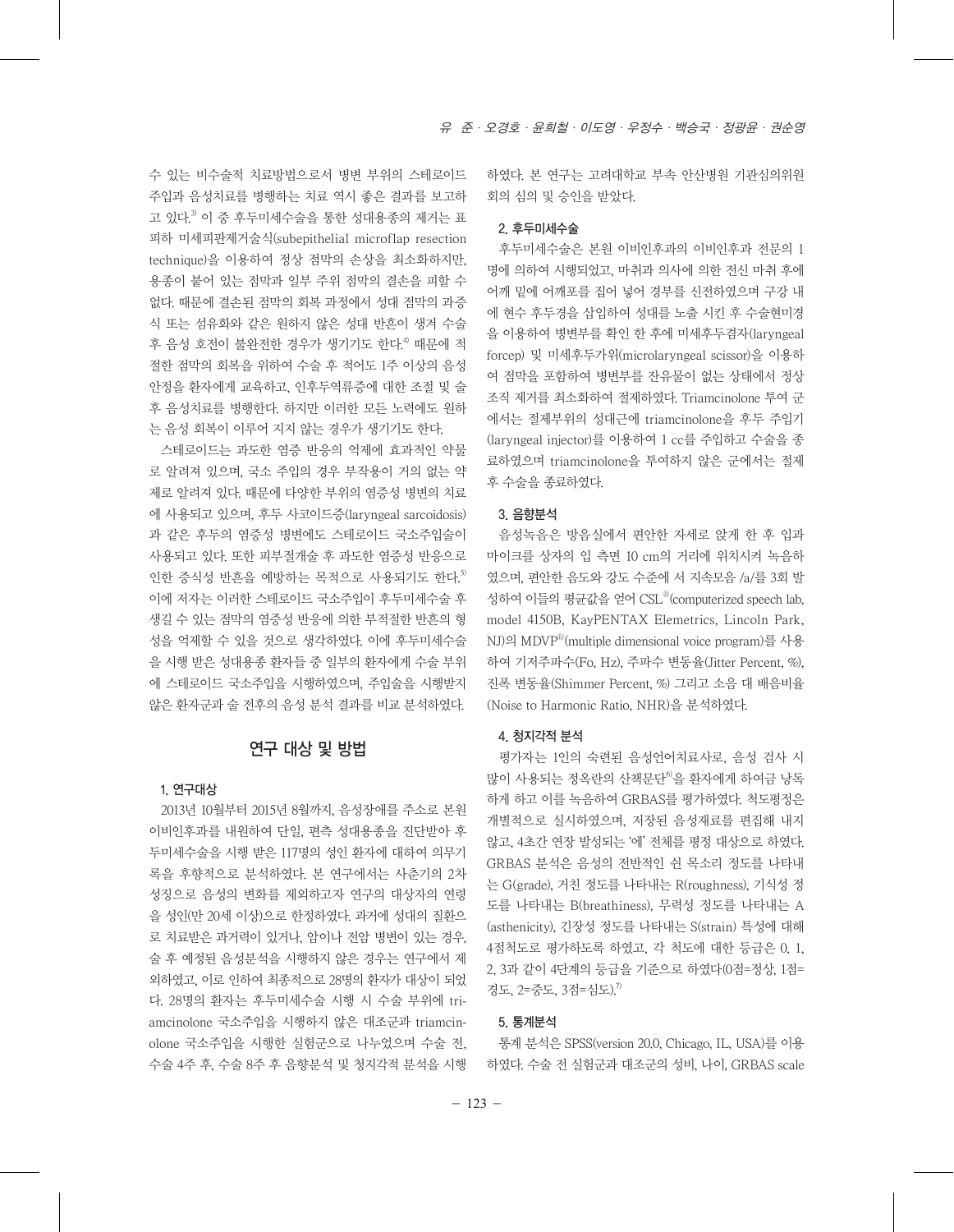의 grade, 기저주파수, Jitter, Shimmer, NHR이 통계학적으로 유의한 차이가 있는지 피어슨 카이제곱 검정(Pearson's chisquare test), 피셔 정확 검정(Fisher's exact test)과 독립표본 T검정(Independent t test)을 통하여 비교하였으며 수술 전과 수술 4주 후, 수술전과 수술 8주후의 GRBAS scale의 grade, 기저주파수, Jitter, Shimmer, NHR의 변화를 정리한 후 실 험군과 대조군의 변화 정도가 통계학적으로 유의한 차이가 있는지 독립표본 T검정(Independent t test)을 통하여 비교 하였다. 기저주파수에 대한 통계학적인 분석은 성별을 구분 하여서도 시행하였다. 모든 연속 변수는 평균±표준편차 형 태로 명시하였으며, 모든 결과는 p<0.05인 경우 통계적으로 유의한 것으로 간주하였다.

# 결 과

총 28명의 환자의 의무기록이 후향적으로 분석되었으며, 그 중 20명은 수술 부위에 triamcinolone 국소주입이 시행되었고 8명은 triamcinolone을 주입하지 않았다. 실험군의 20명 중 6 명은 남성, 14명은 여성 이였으며 대조군의 8명 중 4명은 남성, 4명은 여성 이였고 두 그룹의 성비는 통계학적으로 유의찬 차 이를 보이지 않았다(p=0.32). 두 집단간의 나이, GRBAS scale 의 grade, Jitter, Shimmer, NHR, 전체 그리고 성별간 기저주 파수는 통계학적으로 유의한 차이를 보이지 않았다(Table 1). 두 집단의 각각의 환자에 대해서 수술 전과 수술 4주 후의,

그리고 수술 전과 수술 8주 후의 GRBAS scale의 grade, Jitter, Shimmer, NHR, 기저주파수의 변화량을 정리하여 평균을 구하였으며 기저주파수는 성별을 나누어서도 정리하여 평균 을 구하였다. 실험군의 4주째 및 8주째의 전체 그리고 남성 및 여성의 기저주파수, Jitter, Shimer, NHR의 변화량은 대조 군 보다 적게 관찰되었으며, GRBAS scale의 grade의 변화량 은 대조군보다 더 크게 관찰되었다. 하지만 두집단의 GRBAS scale의 grade, 전체 그리고 남성 및 여성의 기저주파수, Jitter, Shimer, NHR의 변화량의 차이는 통계적으로 유의하지 않 았다(Table 2).

## 고 찰

본 연구에서는 편측 단일 성대용종 환자에서 후두미세수

|  |  |  | <b>Table 1.</b> Comparison of Demographic data and preoperative voice analysis factors between two groups |  |  |
|--|--|--|-----------------------------------------------------------------------------------------------------------|--|--|
|--|--|--|-----------------------------------------------------------------------------------------------------------|--|--|

|                        | Total            | Control          | Case              | p-value |
|------------------------|------------------|------------------|-------------------|---------|
| Number                 | 28               | 8                | 20                |         |
| Sex $(n, \mathcal{R})$ |                  |                  |                   | 0.32    |
| Male                   | 18 (64.3%)       | $4(50\%)$        | 14 (70%)          |         |
| Female                 | 10 (35.7%)       | $4(50\%)$        | $6(30\%)$         |         |
| Age                    | $43.3 \pm 13.1$  | $49.6 \pm 12.2$  | $40.75 \pm 12.9$  | 0.11    |
| Grade                  | $2.2 \pm 0.6$    | $2.1 \pm 0.8$    | $2.6 \pm 0.6$     | 0.64    |
| Fo(Hz)                 | $145.4 \pm 42.8$ | $154.7 \pm 49.7$ | $141.65 \pm 40.5$ | 0.48    |
| FO <sub>male</sub>     |                  | $132.4 \pm 21.9$ | $127.3 \pm 24.2$  | 0.71    |
| FOfemale               |                  | $177.0 \pm 63.0$ | $175.1 \pm 52.6$  | 0.96    |
| Jitter $(\%)$          | $2.9 \pm 2.2$    | $3.6 \pm 2.0$    | $2.6 \pm 2.3$     | 0.31    |
| Shimmer (%)            | $6.9 \pm 4.0$    | $8.3 \pm 5.7$    | $6.3 \pm 3.0$     | 0.24    |
| <b>NHR</b>             | $0.18 \pm 0.07$  | $0.20 \pm 0.07$  | $0.17 \pm 0.08$   | 0.38    |

Fo : Foundamental frequency, Fo<sub>male</sub> : fundamental frequency of male, Fo<sub>female</sub> : fundamental frequency of female, NHR : Noise to Harmonic ratio

| <b>Table 2.</b> Comparison of the difference of each voice analysis factor between case group and control group |  |  |  |  |  |  |
|-----------------------------------------------------------------------------------------------------------------|--|--|--|--|--|--|
|-----------------------------------------------------------------------------------------------------------------|--|--|--|--|--|--|

|                               | POD 4weeks       |                  |         | POD 8weeks       |                  |         |
|-------------------------------|------------------|------------------|---------|------------------|------------------|---------|
|                               | Control          | Case             | p-value | Control          | Case             | p-value |
| ∆grade                        | $0.75 \pm 0.89$  | $1.15 \pm 0.81$  | 0.26    | $1.123 \pm 0.83$ | $1.40 \pm 0.82$  | 0.44    |
| $\Delta$ Fo                   | $-17.2 \pm 43.9$ | $-16.8 \pm 40.8$ | 0.98    | $-15.1 \pm 47.6$ | $-11.8 \pm 44.5$ | 0.86    |
| $\Delta$ FO <sub>male</sub>   | $8.1 \pm 21.4$   | $-1.1 \pm 25.6$  | 0.52    | $8.4 \pm 14.3$   | $8.1 \pm 22.3$   | 0.98    |
| $\Delta$ FO <sub>female</sub> | $-42.5 \pm 48.2$ | $-53.5 \pm 48.3$ | 0.73    | $-38.6 \pm 60.1$ | $-58.3 \pm 50.1$ | 0.59    |
| $\Delta$ jitter               | $2.33 \pm 1.98$  | $1.54 \pm 2.55$  | 0.43    | $2.37 \pm 1.98$  | $1.65 \pm 2.45$  | 0.47    |
| <b>Ashimmer</b>               | $5.15 \pm 5.86$  | $3.60 \pm 3.17$  | 0.37    | $5.77 \pm 6.07$  | $3.66 \pm 3.27$  | 0.24    |
| <b>ANHR</b>                   | $0.06 \pm 0.07$  | $0.05 \pm 0.08$  | 0.59    | $0.08 \pm 0.08$  | $0.04 \pm 0.07$  | 0.23    |

 $\overline{\Delta}$  : Difference between preoperative and postoperative, Fo : Foundamental frequency, Fo<sub>male</sub> : fundamental frequency of male, Fofemale : fundamental frequency of female, NHR : Noise to Harmonic ratio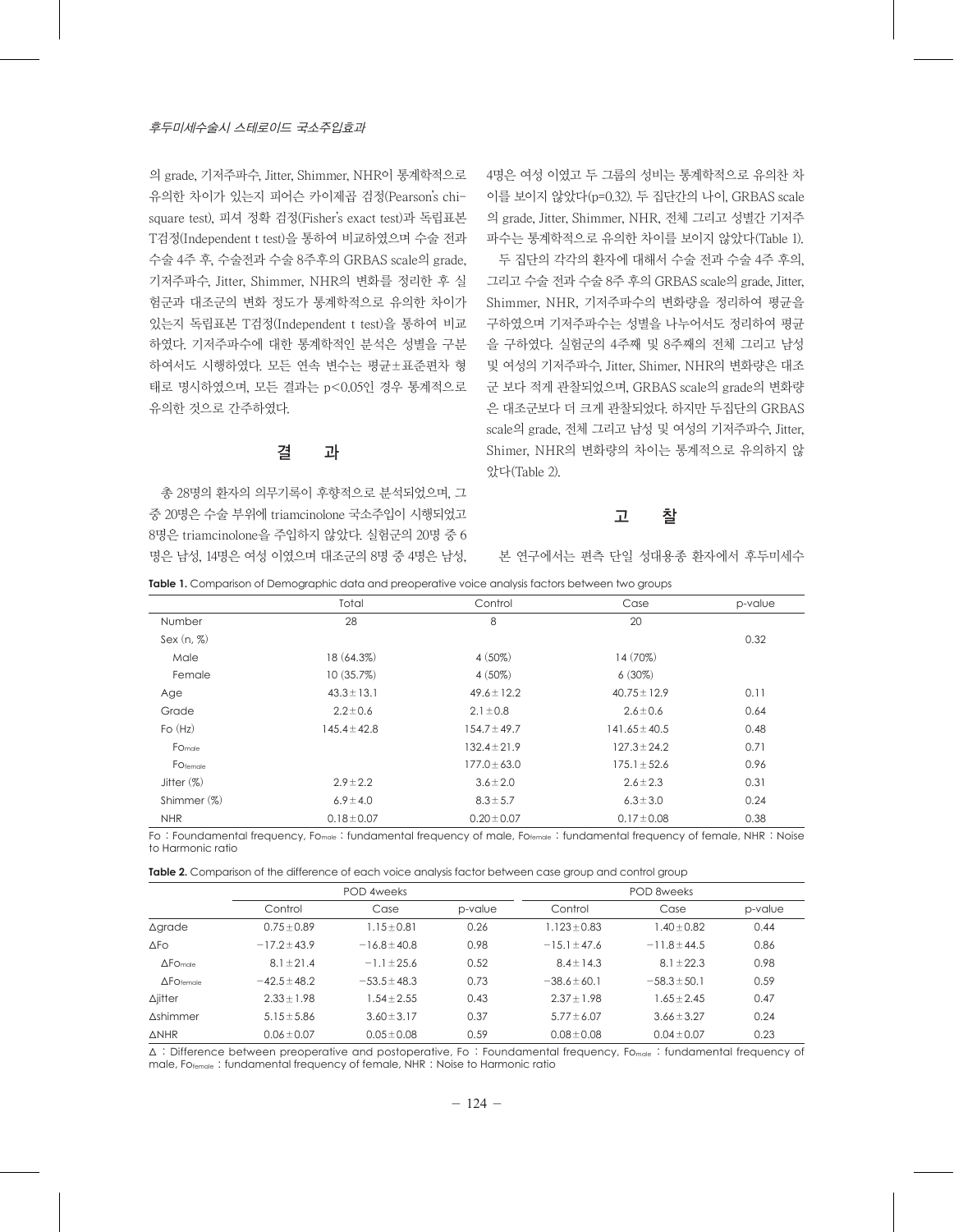술시에 절제부위에 Triamcinolone을 주입한 군과 Triamcinolone을 주입하지 않은 군의 수술전과 수술 후의 음향분 석과 청지각적 분석의 차이를 비교하였으며 음향분석과 청 지각적 분석을 통하여 얻을 수 있는 인자들인 GRBAS scale 의 grade, Jitter, Shimmer, NHR, 기저주파수는 두 군간의 수술 전 후의 차이가 통계학적으로 유의하지 않았다. 하지만 GRBAS scale의 grade는 Triamcinolone을 주입한 군이 더 많이 감소하는 경향을 보였으며 나머지 음향분석을 통하여 얻 을 수 있는 Jitter, Shimmer, NHR, 기저주파수는 Triamcinolone을 주입하지 않은 군이 더 많이 감소하는 경향을 보였다.

Corticodsteroid는 의학적 영역에서 다양하게 쓰이는 약물 로 여러 효과를 가지고 있다. 특히 염증 억제효과 및 부종 감 소 효과가 탁월하기 때문에 이비인후과 영역에서 흔히 쓰이 는 약물이다. 8) 하지만 지속적인 스테로이드의 전신적 투여는 심혈관 질환, 내분비 질환, 근골격 질환, 위장관 질환 등 여러 가지 부작용을 일으킬 수 있기 때문에 제한점이 있다.<sup>9</sup> 따라 서 최근 임상지침에서는 애성에 대한 치료로 경구 스테로이 드 처방을 제한하고 있다.<sup>10)</sup> 하지만 스테로이드의 국소투여의 경우 통증, 감염, 혈종, 성대위축 등의 부작용이 있을 수 있지 만 비교적 미미한 정도이며, 11) 원하는 부위에 충분한 용량을 투여하여 약물 농도를 유지할 수 있는 장점을 가지고 있다. 따라서 저자는 수술부위에 스테로이드를 국소주입하게 되면 술 후 염증반응 및 부종이 줄어들어 음성에 이득이 될 것으 로 추정하고 연구를 진행하였다.

이전 몇몇의 연구들에서는 후두의 양성 질환에서 스테로 이드의 국소주입이 효과적임을 소개하였다. Wang 등<sup>12)</sup>은 후 두의 양성질환에서 성대스테로이드주입으로 내시경적 소견 뿐만 아니라 VHI-10(Voice Handicap Index-10), 청지각적 검사수치, 음향분석수치의 호전되었다고 발표하였다. Woo 등<sup>13)</sup>은 후두의 양성질환에서 성대스테로이드 주입의 효과에 대한 전향적 다기관 연구를 시행하였고 내시경적 수치의 호전 과 VHI, GRBAS score, Jitter, Shimmer, NHR의 의미 있는 감소를 보였다고 발표하였다. 11,13,14) 이 결과들로 후두미세수 술 시에 성대에 triamcinolone 주입이 술 후 음성의 질의 향상 에 도움이 될 것으로 생각하였으나 주입 여부는 통계학적으 로 유의한 차이를 보이지 않았다.

음성의 분석에서 소리의 파형의 분석을 통하여 소리의 높 낮이나 크기가 얼마나 불규칙하고 흔들림이 있는지, 잡음의 비율이 얼마나 되는지 객관적으로 확인할 수 있는 음향지표 가 도움이 된다. 기저주파수, Jitter, Shimmer, NHR은 그 4가 지 지표로 기저주파수는 음성의 주기성을 보이는 주기파에 서 가장 낮은 주파수를 의미하며, Jitter은 주어진 기간 중 한 주기에서의 기저주파수와 그 다음 주기에서의 가변성을 측

정한 것으로 주파수의 변동률을 의미하며 이 두 음향지표는 음의 높낮이와 연관성이 있다. Shimmer은 음파에서 진폭의 가변성을 의미하며 소리의 강도와 연관이 있다. NHR은 음 파 내에서 배음에 대해 잡음이 나타나는 정도를 알아보는 지 표로 불규칙하고 거친 음성일수록 값이 커지는 지표이다.<sup>7)</sup> 이 음성지표들은 상한치가 있으며 상한치 이하일 시 정상으 로 판단하고 음성지표가 낮다는 것은 음성의 질이 좋다는 것을 의미하기 보다는 음성이 안정적임을 나타낸다. 본 연구 에서 많은 경우에서 후두미세수술을 통하여 성대용종을 제 거하면 음성지표들이 정상치 이하로 떨어지게 되었고 음향지 표가 정상치 이하로 떨어졌기 때문에 대소 비교가 큰 의미가 없다고 볼 수도 있다.

음질은 매우 복잡한 성질을 가지고 있기 때문에 환자의 음 성에 대해 평가하기 위해서는 객관적인 음성평가 뿐만 아니 라 검사자가 귀로 들어 주관적으로 판단하는 청지각적인 음 성 평가가 중요하다. 본 연구에서 이용된 GRBAS scale은 청 지각적 음성 평가 중 가장 널리 사용되는 것이다. 15) GRBAS scale는 5개의 지표로 구성되며 본 연구에서는 그 중 음성의 전반적인 쉰 목소리 혹은 비정상적인 음성의 정도를 나타내 는 Grade를 대상으로 하였다. 숙련된 검사자가 평가할 경우 GRBAS scale은 다른 주관적 음성평가 방법에 비해 검사자 내 그리고 검사자 간 차이가 적다고 알려져 있어 비교적 신뢰 도가 높으며, 실제로 음성의 평가는 사람들이 주관적으로 내 리는 것이기 때문에 다른 지표보다 유용하고 볼 수 있다. 16,17) 본 연구에서는 triamcinolone의 국소주입이 수술 후 GRBAS scale을 감소시키는 경향을 보였으며 이를 통하여 triamcinolone의 국소주입은 술 후 음성의 질을 호전시키는 경향을 보 인다는 결론을 내릴 수 있다고 생각된다.

본 연구의 한계점으로는 첫번째로는 성대용종의 위치나 크기가 음성에 끼치는 영향을 고려하지 못하였다는 것이다. Shah 등<sup>18</sup>은 성대결절의 크기와 음성의 질의 관계에 대해서 연구하였고 성대결절의 등급이 커질수록 음의 높이는 의미 있게 감소하였으나 기저주파수, shimmer 등은 유의한 차이 가 없다고 언급하였으나 성대결절이 커질수록 음성수치들이 악화되는 경향은 볼 수 있었다고 밝혔다. 두번째로는 연구에 포함된 증례의 수가 적었다는 것이다. 많은 환자들이 술 후 예정된 4주, 8주의 음향분석 및 청지각적 분석을 수행하지 않았었다. 이는 앞으로 보다 장기간의 전향적인 충분한 수의 증례의 연구가 필요할 것이다.

## 결 론

성대용종에 대한 후두미세수술 시에 수술부위에 Triam-